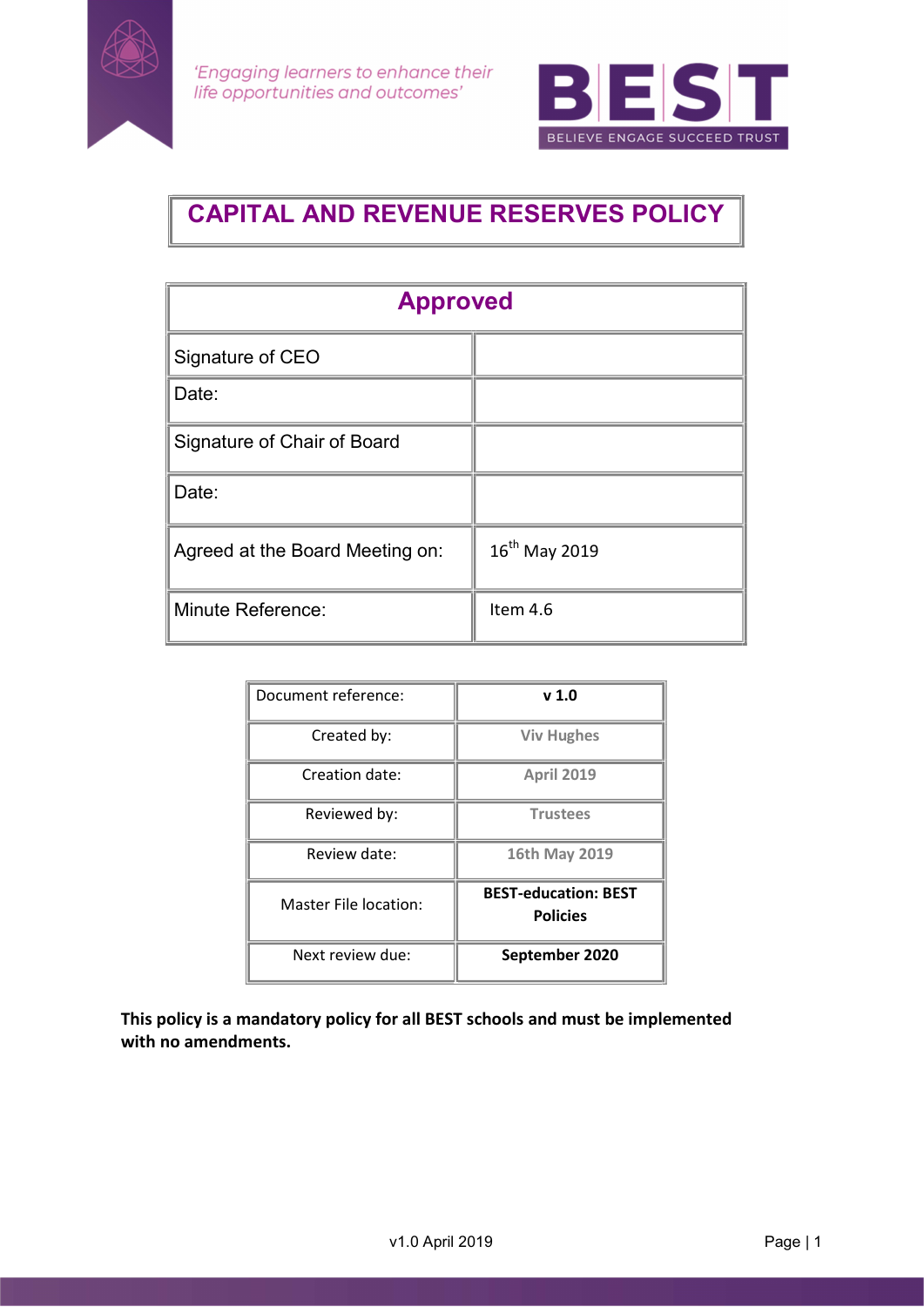## **CONTENTS**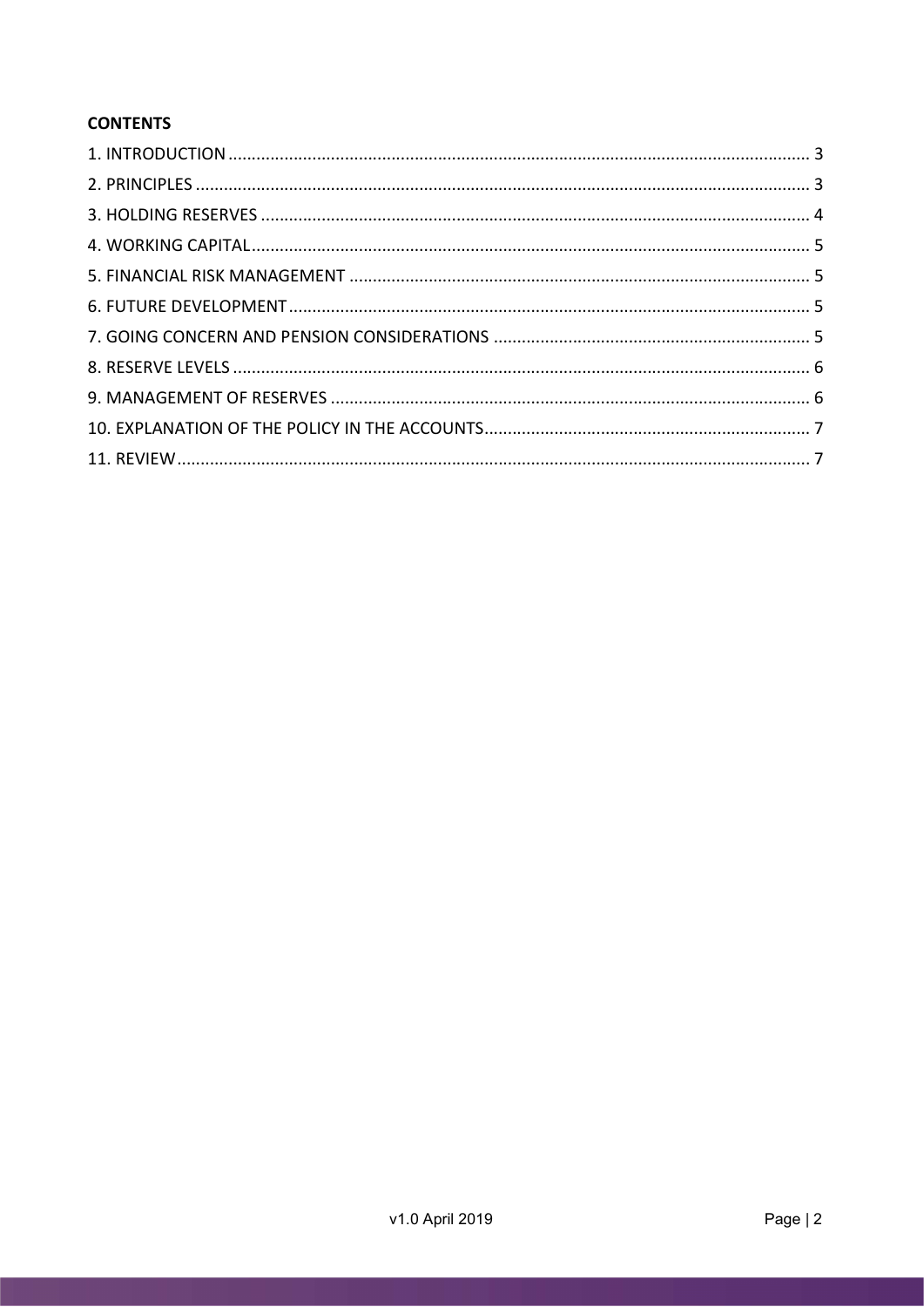#### 1. INTRODUCTION

- 1.1 This policy should be read with reference to the document Charities and Reserves (CC19) from the Charity Commission.http://www.charitycommission.gov.uk/publications/cc19.aspx.
- 1.1 A Multi-Academy Trust (MAT) is an exempt charity, regulated by the DfE. The Education and Skills Funding Agency (ESFA) expects such charities to have a reserves policy.
- 1.2 MATs should follow Charity Commission guidance when setting a reserves policy. Their guidance is based on the requirements of charity law, the Charities Statement of Recommended Practice (SORP) and good practice.
- 1.3 Where reserves are held, it is a requirement of the charity accounting regulations that charity trustees must state their reserves policy in their annual report.
- 1.4 However, regardless of the regulatory requirement, establishing reserves that protect the operation of the Trust and contribute to its smooth running is good practice and forms part of its overall financial control and governance framework.
- 1.5 This document sets out the principles that the Trust has adopted and provides a detailed policy for the Board of Trustees to consider when making financial decisions about reserves. ESFA annual Academies Accounts Direction sets out guidance on academies' reserves policies and reporting requirements with which this policy also complies.

#### 2. PRINCIPLES

- 2.1 Charity Commission guidance states that:
	- Reserves are that part of a charity's unrestricted funds that is freely available to spend on any of the charity's purposes. The starting point for calculating the amount of reserves held is therefore the amount of unrestricted funds held by a charity. However, some or all of the unrestricted funds of a charity may not be readily available for spending. This is because spending those funds may adversely impact on the charity's ability to deliver its aims. The items that should be excluded from reserves are:
		- tangible fixed assets used to carry out the charity's activities, such as land and buildings;
		- programme-related investments those held solely to further the charity's purposes;
		- designated funds set aside to meet essential future spending, such as funding a project that could not be met from future income;
		- commitments that have not been provided for as a liability in the accounts.
- 2.2 Deciding the level of reserves that a charity needs to hold is an important part of financial management and forward financial planning. Reserves levels which are higher than necessary may tie up money unnecessarily. Holding excessive reserves can unnecessarily limit the amount spent on charitable activities, reducing the potential benefits a charity can provide. However, if reserves are too low then the charity's solvency and its future activities can be put at risk.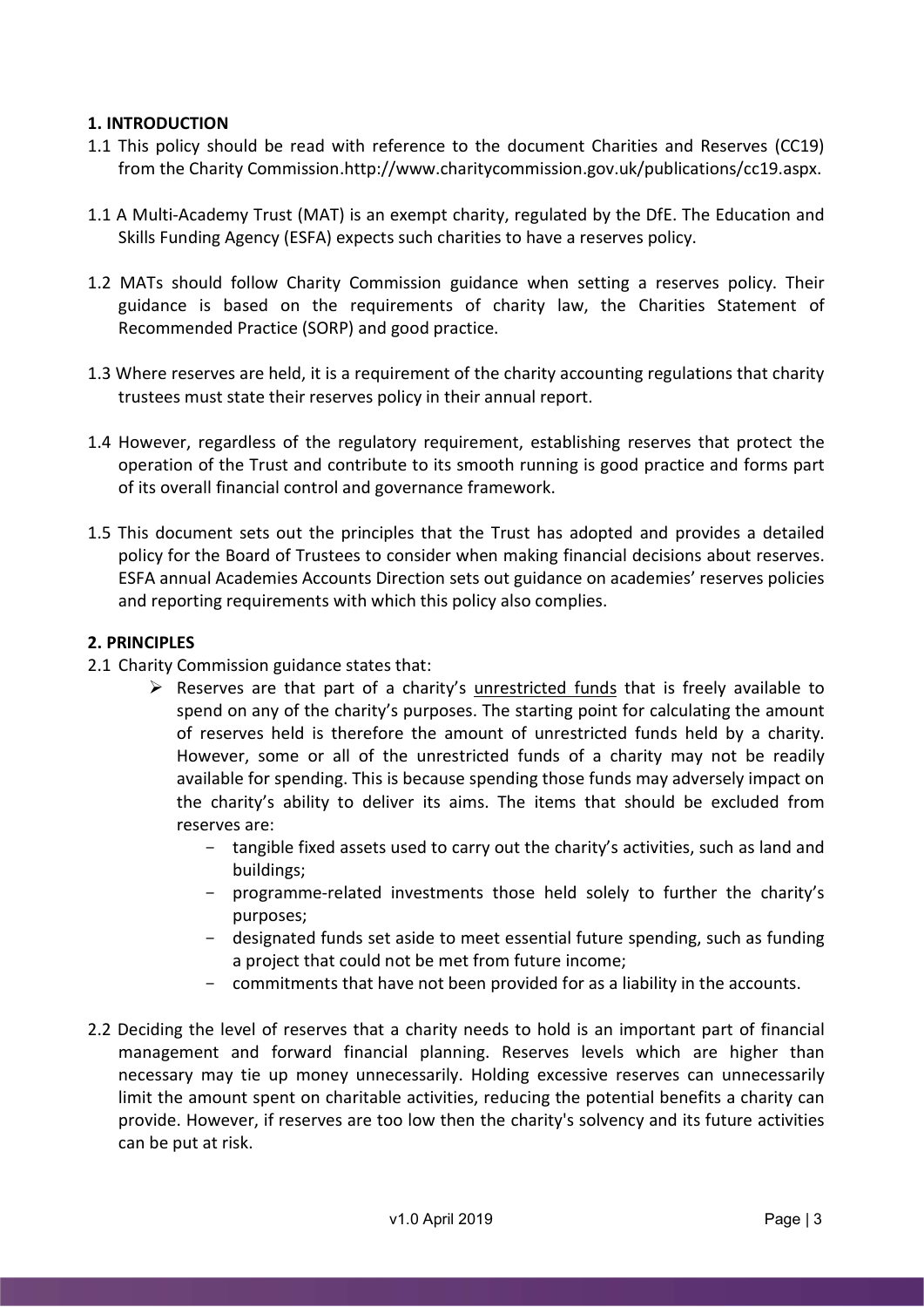- 2.3 All charities need to develop a policy on reserves which establishes a level of reserves that is right for the charity and clearly explains to its stakeholders why holding these reserves is necessary.
- 2.4 The Charity Commission reminds trustees that:
	- $\triangleright$  Charity law requires any income received by a charity to be spent within a reasonable period of receipt. Trustees should be able to justify the holding of income as reserves
	- $\triangleright$  Where the trustees have a reserves policy, this policy must be set out in the trustees' annual report
	- $\triangleright$  If the trustees have not set a reserves policy, this should be stated in the trustees' annual report
	- $\triangleright$  It is good practice to monitor the level of reserves held throughout the year
- 2.5 BEST's Trustees need to consider the level of reserves the schools should hold. Levels of reserves which are too high tie up money which should be spent on current school activities. Levels of reserves which are too low may put the future activities of the schools' at risk.

#### 3. HOLDING RESERVES

- 3.1 MATs are therefore expected to hold contingency reserves from their annual GAG funding or other income, which may be both capital and revenue reserves.
- 3.2 The Trustees require a revenue reserve to be created to fund future expenditure related to the Trust Development Plan's strategic long-term aims and developments. BEST's policy is to carry forward a prudent level of resources designed to meet the long-term cyclical needs of renewal and any other unforeseen contingencies, subject to the constraint that the level of resources does not exceed the level permitted by the DfE.
- 3.3 In addition, the Trustees may require a capital reserve to be created to fund future capital expenditure, as the DfE provides minimal funding in the way of Devolved Formula Capital Grant, at present. In addition, academies are able to bid for a share of the Academies Capital Maintenance Fund.
- 3.4 BEST is required to consider what level of reserves it is appropriate to hold in order to demonstrate appropriate financial management, stewardship and sustainability. The Trustees wish to do this to provide assurance to all BEST's stakeholders that it is being managed in a prudent manner for the best interests of its beneficiaries.
- 3.5 The Trustees also want to provide confidence that there is a strong justification for the reserves held by each school, and that they wish to be open and transparent on all aspects concerning its reserves policy.

3.6 BEST's reserves policy:

- $\triangleright$  Assists in strategic planning by considering how new projects or activities will be funded;
- v1.0 April 2019 **Page | 4**  $\triangleright$  Informs the budget process by considering whether reserves need to be used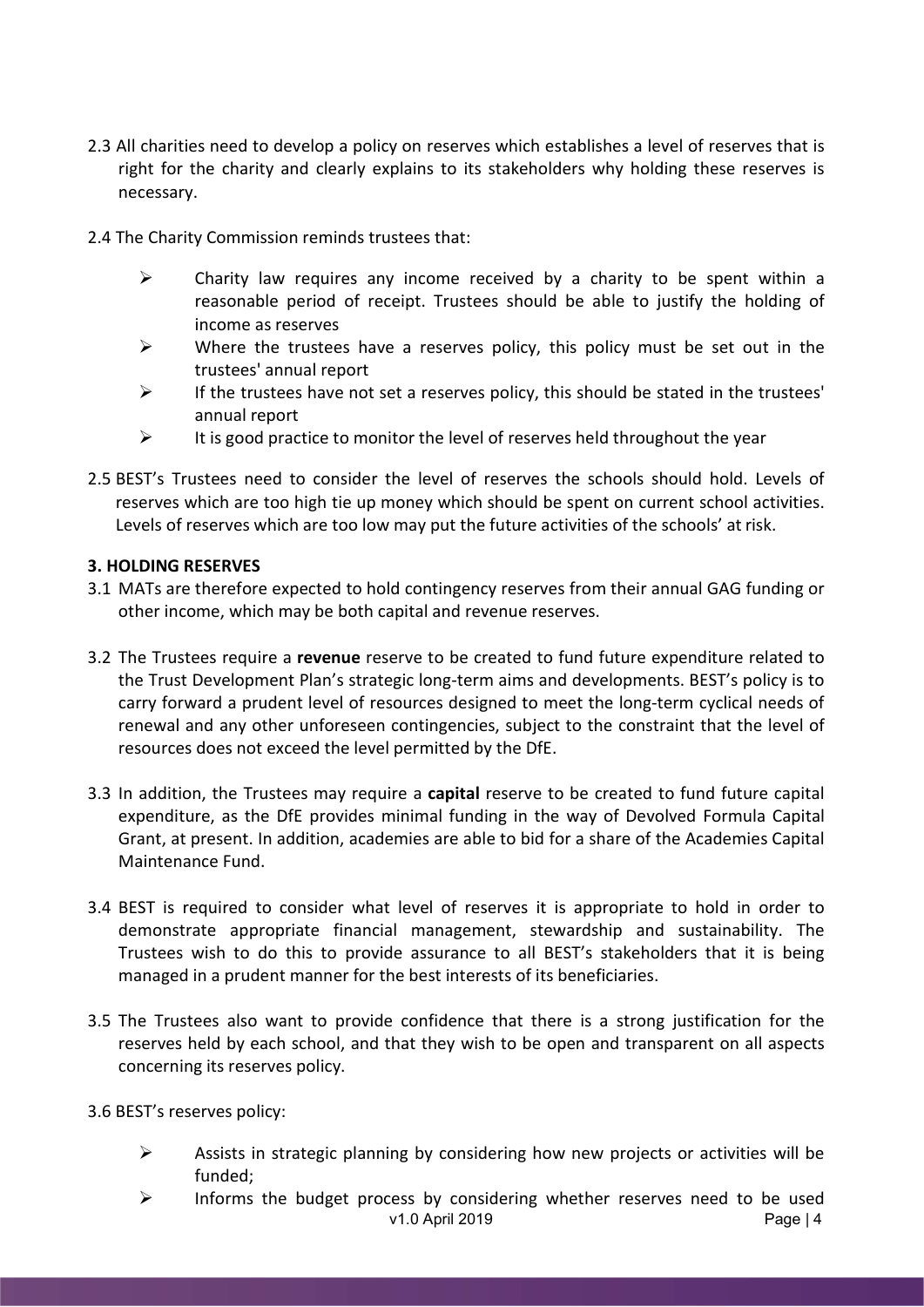during the financial year or built up for future projects;

 $\triangleright$  Informs the budget and risk management process by identifying any uncertainty in future income streams.

## 4. WORKING CAPITAL

- 4.1 Any organisation needs working capital to allow it to meet its liabilities as they arise this is a key going concern requirement. Cash or other liquid assets are required to meet normal operating expenditure.
- 4.2 For the schools within BEST, the receipt of core High Needs grant funding from ESFA at the start of the each month underpins their working capital. The remainder of the schools' funding comes from High Needs Top up funding invoiced to the LA, again monthly.

#### 5. FINANCIAL RISK MANAGEMENT

- 5.1 All academies are subject to a wide range of risks, many of which have financial implications. Contingency funds are appropriate to be held as mitigation against the effect of such risks. The Trust has a formalised approach to risk management which identifies major risks that it faces, assesses their severity in terms of impact and likelihood, identifies mitigating actions and the residual risk post mitigation actions.
- 5.2 The financial risks that are mitigated by the holding of reserves include:
	- $\triangleright$  Drop in income due to lower number of pupils on roll at census date or low take up of nursery places;
	- $\triangleright$  Changes to High Needs Top-up rates / bandings;
	- $\triangleright$  Potential of discontinued grants;
	- $\triangleright$  Increase in expenditure when special projects are undertaken (e.g. professional fees incurred in relation to capital bid preparation);
	- $\triangleright$  The risk of unforeseen emergency or other unexpected need for funds;
	- $\triangleright$  Covering unforeseen day-to-day operational costs, for example employing temporary staff to cover a long-term sick absence;
	- $\triangleright$  A fall in a source of other income, such as lettings;
	- $\triangleright$  Planned commitments, or designations, that cannot be met by future income alone, for example payroll costs and plans for a major capital project;
	- $\triangleright$  The need to fund potential deficits in a cash budget, for example money may need to be spent before a funding grant is received.

#### 6. FUTURE DEVELOPMENT

6.1 As part of their strategic planning the Trustees also consider the need for funds to develop their activities or to consider new opportunities to assist their beneficiaries (e.g. extension of school)

#### 7. GOING CONCERN AND PENSION CONSIDERATIONS

- 7.1 BEST's policy for reserves is linked to, and part of, its formal consideration of the Trust's going concern presumption. An appropriate level of reserves underlies the forecasts and cash flow projections that are used by the Board to confirm that BEST is a going concern and is able to meet its liabilities, as they arise.
- 7.2 The risks surrounding the BEST's pension liability have been taken into consideration when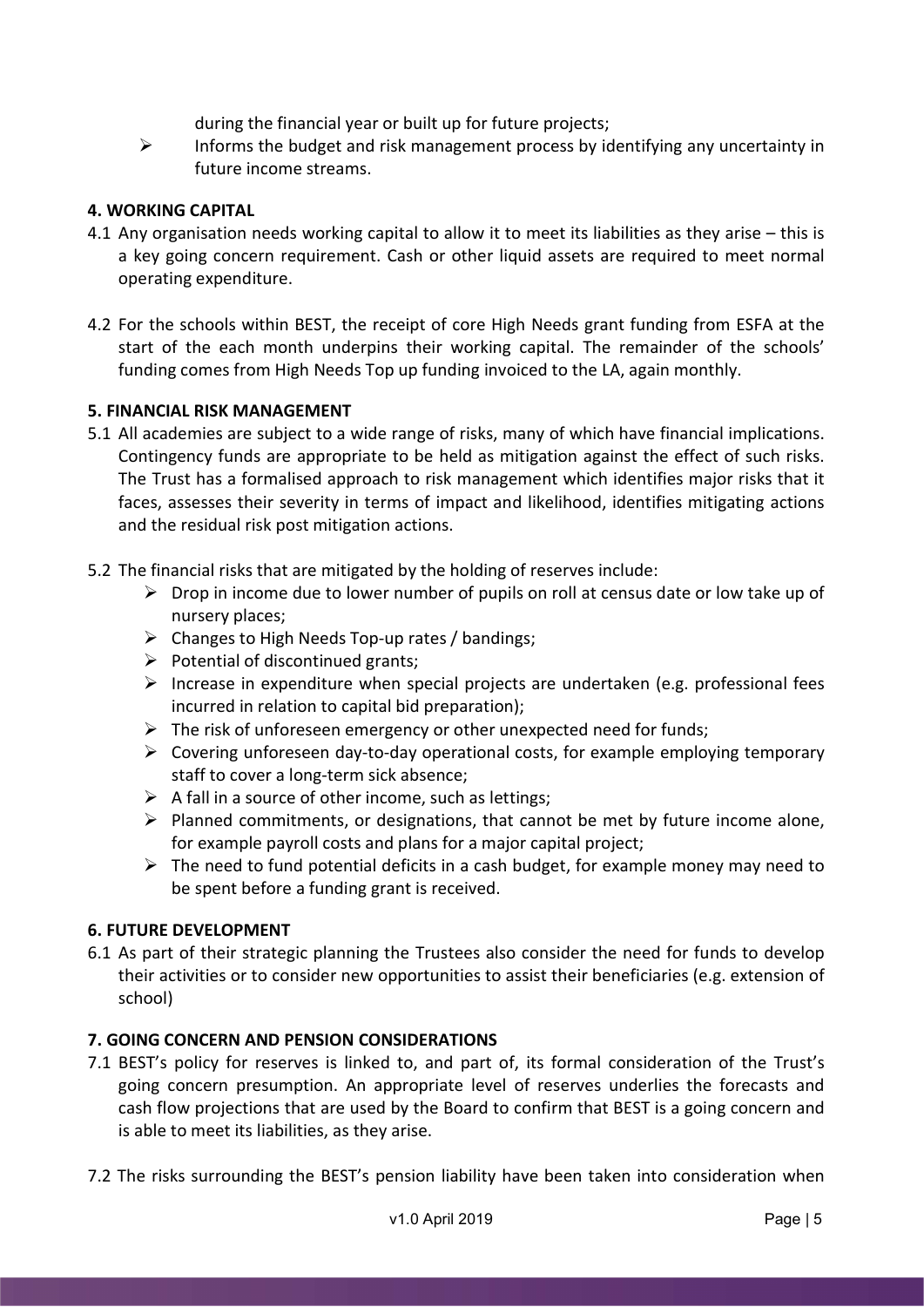calculating the target ranges. The presence of a pension surplus or deficit does not constitute an immediate liability or realisable asset and does not mean that the equivalent amount is already committed or no longer available to the BEST.

- 7.3 The presence of a pension surplus or deficit will generally result in a cash flow effect for BEST in the form of an increase or decrease in employers' pension contributions over a period of years. BEST is confident that it can meet the required pension contributions from projected future income without significantly impacting upon its planned level of activities.
- 7.4 BEST continues to calculate its reserves without setting aside a Designated Reserve to cover the pension liability.
- 7.5 At the year-end; the reserves policy, actual reserves held and future business planning forecasts are used to confirm the going concern principle applies for at least 12 months from the date that the statutory accounts are approved by the Board.

## 8. RESERVE LEVELS

- 8.1 The Board of Trustees has established that the appropriate level of the:
	- $\triangleright$  Working Capital reserve for each school is a minimum of one month of its expenditure averaged over the preceding six months. Ideally, the Working Capital reserve will be two months of its expenditure averaged over the preceding six months.
	- Cumulative target range for Revenue and Capital Reserves at any year-end is between 2% and 5% of unrestricted income for each financial year of the combined General Annual Grant (GAG) and Top-Up funding across all schools in BEST

#### 9. MANAGEMENT OF RESERVES

- 9.1 The management of reserves, through the monitoring and oversight of the reserves, held by the Trust is undertaken throughout the year. This is achieved through monthly management accounts, monthly cash flow monitoring, and termly financial forecasts.
- 9.2 Reserves held by each school and the Trust will be RAG rated against the Reserve Levels established by the Board. Variances below the Reserve Levels will be RAG rated as AMBER or RED. Variances above the Reserve Levels will be RAG rated as BLUE.
- 9.3 Variances below and above the Reserve Levels will be considered for corrective action; both for the short and medium term. A broader review of the school's / trust's finances might be triggered by such variances.
- 9.4 Termly reports on reserves from the Trust LGBs will:
	- $\triangleright$  RAG rate the reserves held against the levels:
	- $\triangleright$  Explain any shortfall or excess in reserves against the levels;
	- $\triangleright$  Explain any action being taken or planned to bring reserves into line with the levels.
- v1.0 April 2019 **Page | 6** 9.5 The movement of funds to and from the reserves identified (other than movements from restricted to unrestricted) will be at the discretion of the Board, or the appropriate subcommittee where delegated authority has been provided by the Board, subject to the